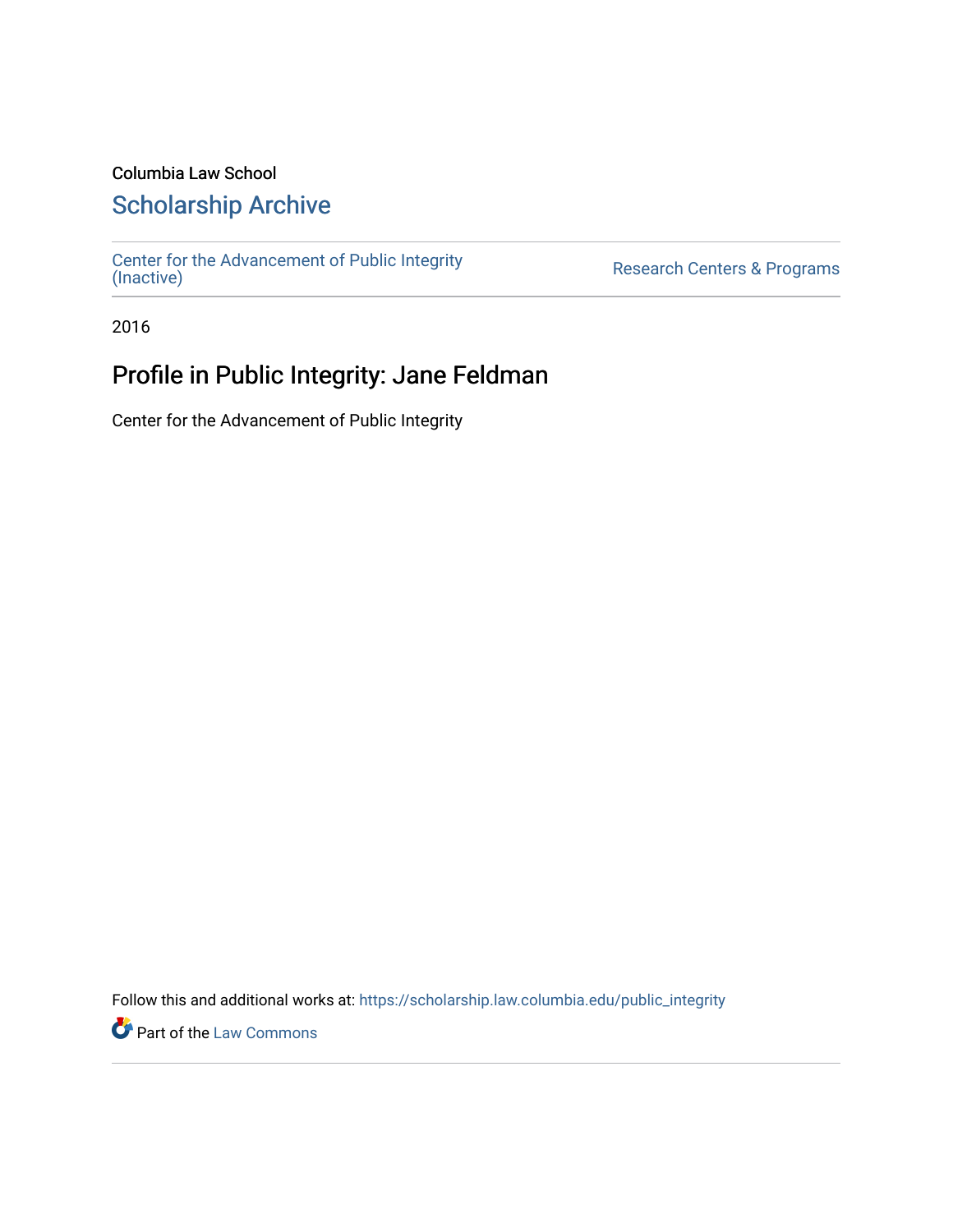## **Profile in Public Integrity:**

# **Jane Feldman Executive Director, New York State Assembly Office of Ethics and Compliance**



Jane Feldman was recently appointed as the first executive director of the New York Assembly's new Office of Ethics and Compliance. She previously served as the first executive director of the Colorado Independent Ethics Commission. After leaving the State of Colorado, Feldman opened Rocky Mountain Ethics Consulting, which worked with local governments to foster ethical organizational cultures. Previously, she co-founded Great Education Colorado and Colorado Protectors of Public Schools, bi-partisan organizations which advocated for increased funding of public schools. Feldman began her career as an assistant district attorney in the New York County District Attorney's Office. She also served as a member of the Denver Board of Ethics.

#### **You were recently appointed by New York State Assembly Speaker Carl Heastie to set up and run the Assembly's new Office of Ethics and Compliance. What should New Yorkers know about your office? How does it differ from other oversight offices?**

This office is still somewhat a work-in-progress. The office is bipartisan and nonpartisan, and we give advice to members and staff on ethics issues. We are also in the process of revamping the ethics training of members and staff to make it more relevant to the issues these respective groups face. I also provide advice and guidance as to how other states have handled ethics and workplace harassment issues so that New York can implement best practices in these areas. I plan also to offer more voluntary informal training next session, and to suggest statutory and policy changes. For example, New York's ethics processes are much less open than in other states, and I hope to increase the transparency. Unlike most oversight agencies, however, we do not have any formal or statutory role in enforcement or oversight.

#### **This is not the first time you've started a new office; you also were the first executive director of the Colorado Independent Ethics Commission. What are the major obstacles in establishing a new oversight body?**

Any new organization has to find its place in an existing structure. In Colorado, the commission had been created by a voter-initiated constitutional amendment. In the beginning, the new commission faced considerable resistance from both elected officials and public employees, as well as a lot of misinformation circulating about its jurisdiction and its mandate. One of my principal jobs was to ease concerns about how the commission viewed itself and reassure people that the commission would interpret the enabling legislation in a reasonable and common-sense manner.

In this new job, I am still finding my way and learning about how public officials have gotten in trouble in the past, and advising Assembly Members on how to avoid those situations in the future. There are other established agencies which provide guidance to members, but my office is in the same building as members' offices and I go over to the floor of the Assembly on a regular basis just to talk to legislators about issues, which makes me more available.